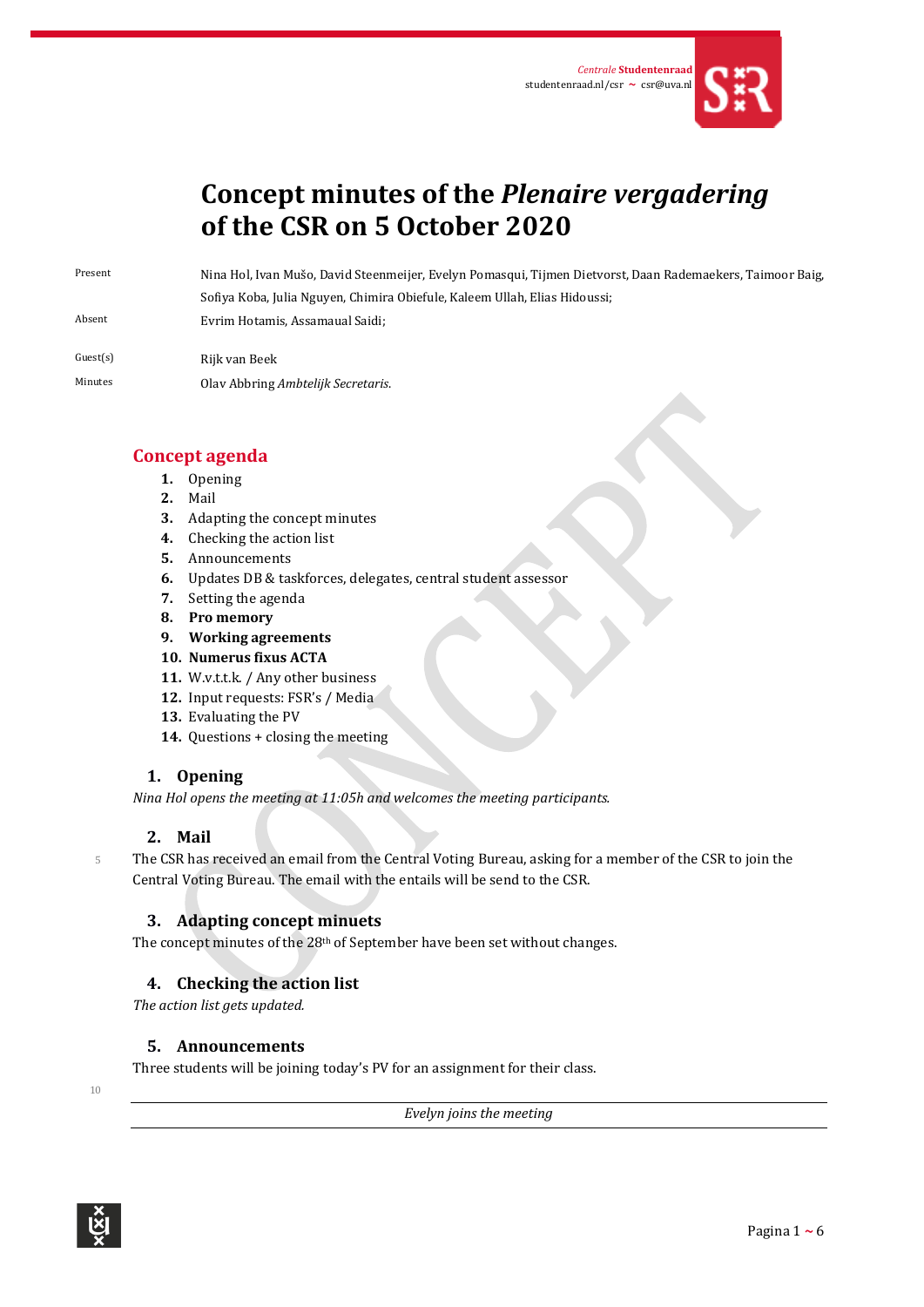

The Student assessor announces that he was present during the protest last Friday. The protest gain a lot of media attention. The chair of the CSR was not present because it was advised for students living outside of 15 Amsterdam to stay at home.

#### **Mandates**

Evrim mandates Nina

20 Send in votes

Assamaual send in his votes via email.

11 votes. The quorum is met.

#### **6. Updates DB & taskforces, delegates, central student assessor**

Nina focuses on the update of Chimira. Chimira stated that the dean of FGw wants to make the minutes 25 regarding social safety confidential, against the wishes of the FSR. If the FSR FGw wants help with this discussion the CSR is willing to help.

*Sofiya joins the meeting*

#### **7. Setting the agenda**

Kaleem wants to add the topic: 'The humans of UvA' to the agenda.

30 Elias wants to add 'Huawei' on the agenda.

Nina states that the Meeting piece on working agreements stated that it is discussing, deciding. This should be the official status of that agenda point.

#### **8. Pro memory**

Ivan explains that the current pro memory isn't up-to-date anymore.

<sup>35</sup> *Taimoor joins the meeting*

The new pro memory will be:

|    | 140908-04 | The DB keeps an eye on late meeting pieces, is strict about nazendingen and being present in |
|----|-----------|----------------------------------------------------------------------------------------------|
|    |           | time.                                                                                        |
| 40 | 141208-04 | The committee chairs notify the PR-committee after their meetings which files that the CSR   |
|    |           | is working on should be raised in the media.                                                 |
|    | 161017-04 | The committee chairs make sure that everyone gives proper feedback in their committees       |
|    |           | about the work, steering and soundboard groups, and they make sure the documents are         |
|    |           | saved on the P-drive. Council members archive all their documents in the P-drive.            |
| 45 | 161017-05 | The committee chairs oversee the diverse division of speakers for the OV.                    |
|    | 170201-04 | The DB oversees a proper balance between small and large files in the PV.                    |
|    | 171108-04 | The delegates check whether the agendas, minutes and letters of the FSR's are being          |
|    |           | published online.                                                                            |
|    | 190904-01 | The DB protects the diversity of the council and supports a just and coherent working        |
| 50 |           | environment.                                                                                 |
|    | 201002-01 | All DB-members send their updates before Friday 20h. Delegates send their updates before     |
|    |           | Monday 9h.                                                                                   |
|    |           |                                                                                              |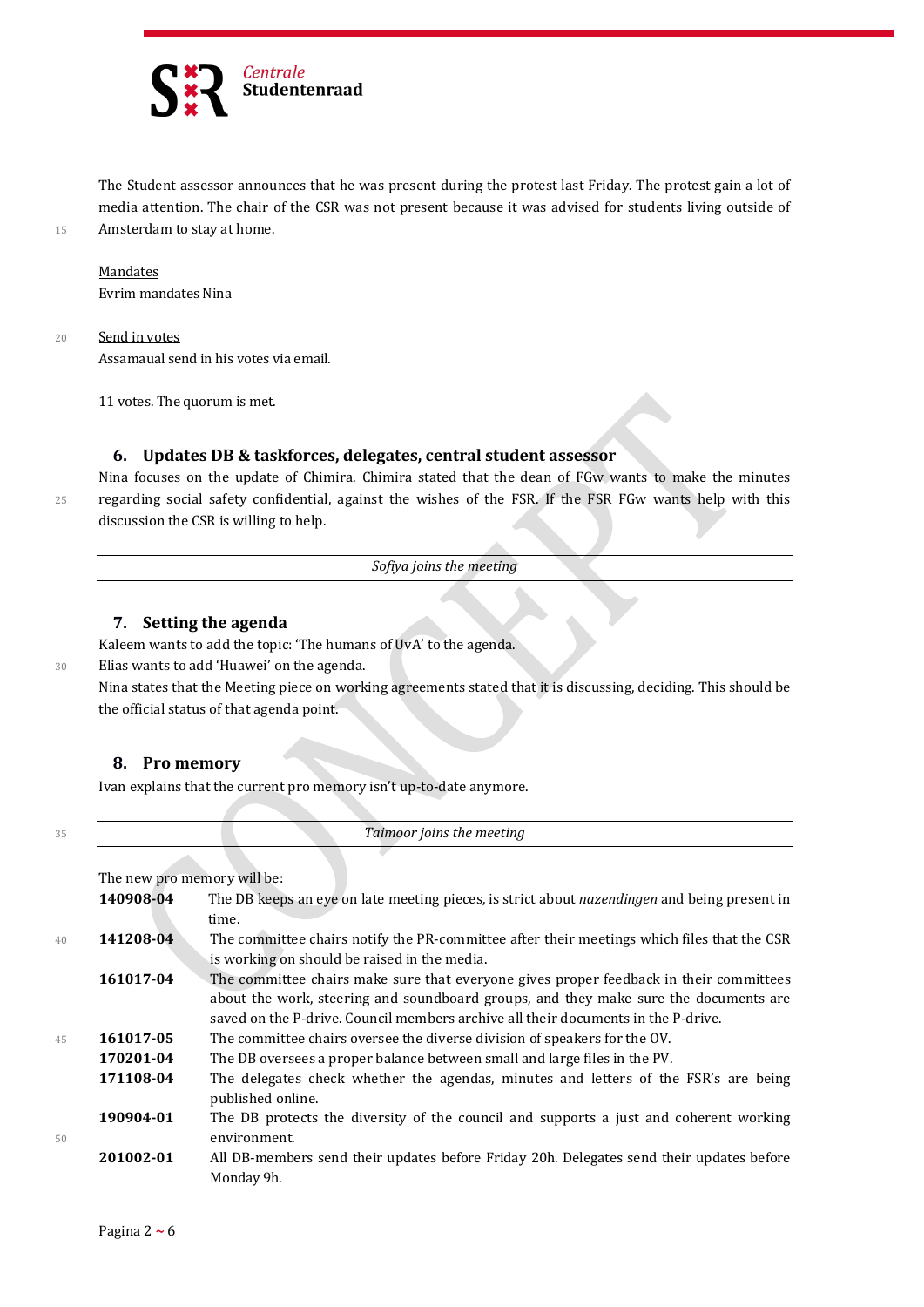

#### **9. Working agreements**

55 Nina informs the CSR about the discussion with juridische zaken. They stated that there are no legal grounds for conditionally taking away the voting rights of CSR members. Because the previous working agreements have already been voted in the present changes are proposed.

Nina explains the first amendment stating the possibility of getting marked as an inactive member. And the 60 second amendment regarding lowering the quorum when someone is marked as an inactive member.

David asks why it was decided to give the DB the power to mark someone as an inactive member. Tijmen explains that attendance was discussed before and it was argued that the attendance shouldn't be politized. The DB can be held accountable for their decision by the CSR, this way the council can control the made 65 decisions.

Secondly David asks if the that might be marked as inactive will be invited to the meeting where the inactivity is discussed. Tijmen states that this isn't set in the working agreements, but because the DB should take this decision with careful consideration it is implied that the person in question is heard.

70

**Voting proposal:** The CSR 20-21 decides in favour of including the new article 1:9 and the amended article 2:6 sub 2 under a in the CSR's working agreements.

In favour: 12

Against: 1

75 Blanco: 1

Abstain: 0

*The council decides in favour of including the new article 1:9 and the amended article 2:6 sub 2 under a in the CSR's working agreements. (Decision)*

#### **10. Numerus fixus ACTA**

80 The are no questions on the changed selection regulations or the meeting piece.

**Voting proposal:** The CSR 19-20 decides to advice positively on the changed faculty regulations for the selection of dentistry.

In favour: 13

85 Against: 1

Blanco: 0

Abstain: 0

*The council decides to advice positively on the changed faculty regulations for the selection of dentistry. (Decision)*

 $90$ 

#### **11. Huawei**

The unsolicited advice was sent last Friday. Elias explains that it was written that the CSR advices to terminate the collaboration, but the CSR did not vote on that. The input from Assamaual regarding this topic

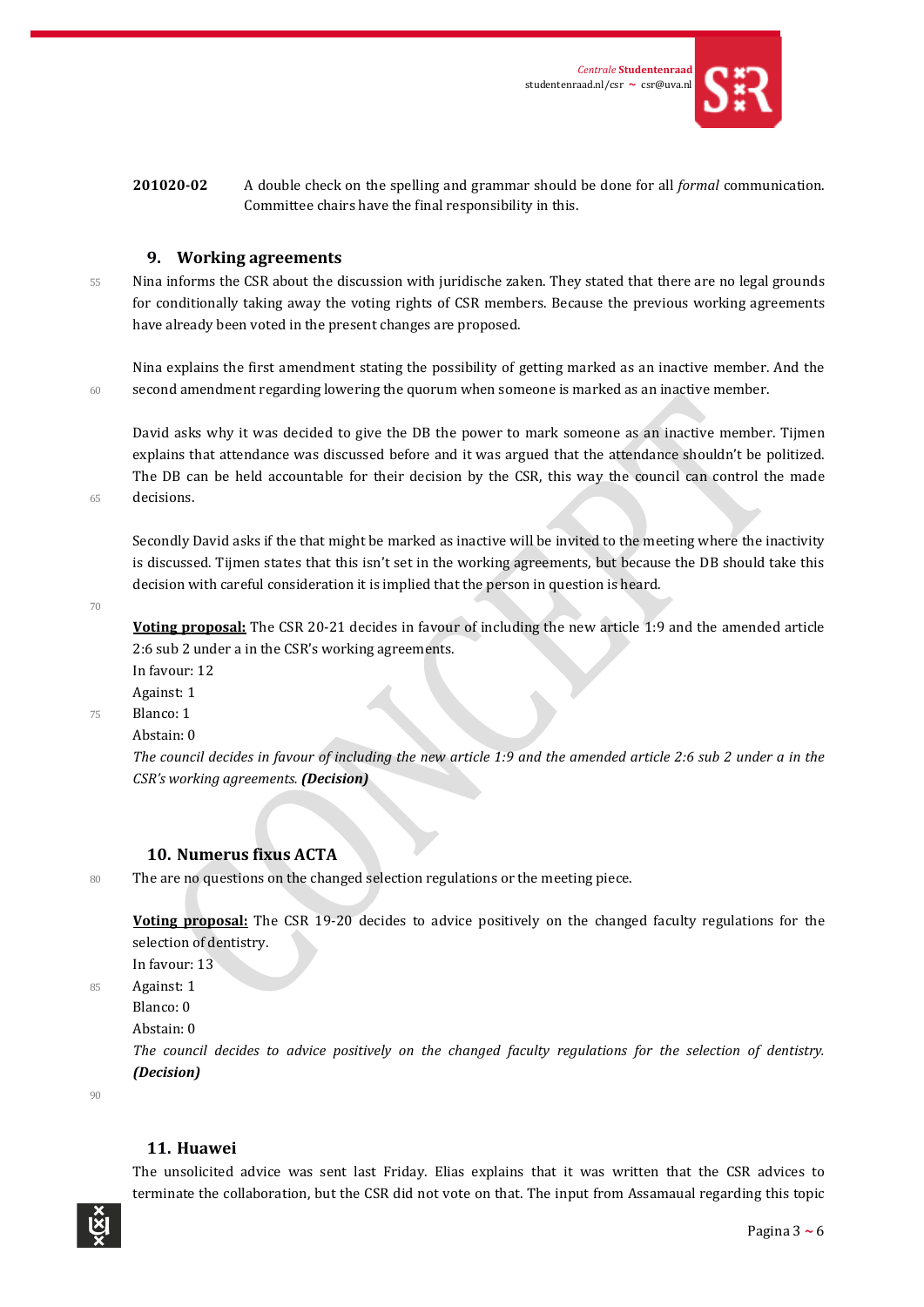

has been send to the meeting participants. Elias wants to know what the CSR thinks about the send letter and depending on that the CSR can take a decision of removing the unvoted advice.

95

First of all David states that he wants all official Dutch letters also written in English, so the English council members can also be involved in the discussion. David adds that he voted in favour of the stance, because it didn't include the termination of the collaboration. Tijmen states that he thinks it should not be put in the letter, and he wants to change it, because this action should not set a precedence of adding advises in letters 100 that weren't explicitly voted on. Sofiya explains from the point of view of the people involved with the letter that the adding of the advice to terminate the collaboration was used as a strategic chose.

*F. de Koning, M. Dijkman & Juliette join the meeting*

105 The CSR will vote on the removal of the advice to terminate the collaboration between Huawei and the UvA.

*The meeting is suspended for 5 minutes The meeting starts again at 12:28 Taimoor has left the meeting*

110

**Voting proposal:** The CSR 19-20 decides to remove the point of advice 'De beëindinging van de samenwerking met Huawei, dan wel' (translated to: 'the CSR advices to terminate the collaboration with Huawei') written in the letter of advice, sent to the CvB on the collaboration with Huawei.

115 In favour: 10

Against: 1

Blanco: 1

Abstain: 1

*The council decides in favour of removing the point of advice 'De beëindinging van de samenwerking met*  <sup>120</sup> *Huawei, dan wel' (translated to: 'the CSR advices to terminate the collaboration with Huawei') written in the letter of advice, sent to the CvB on the collaboration with Huawei. (Decision)*

Nina or Elias will take up contact with the CvB. The DB will discuss this situation and will look into preventing this from happening again.

125

*Taimoor joins the meeting Julia leaves the meeting*

#### **12. Humans of the UvA**

Kaleem introduces the initiative called 'Humans of UvA'. It will be a project organized by the PR committee on the different people that study at the UvA. Before this project starts the photos of the CSR members will be 130 posted on social media.

### **13. Toilet paper**

Now that everything is online, the PR committee wants to rename the 'toilet paper'.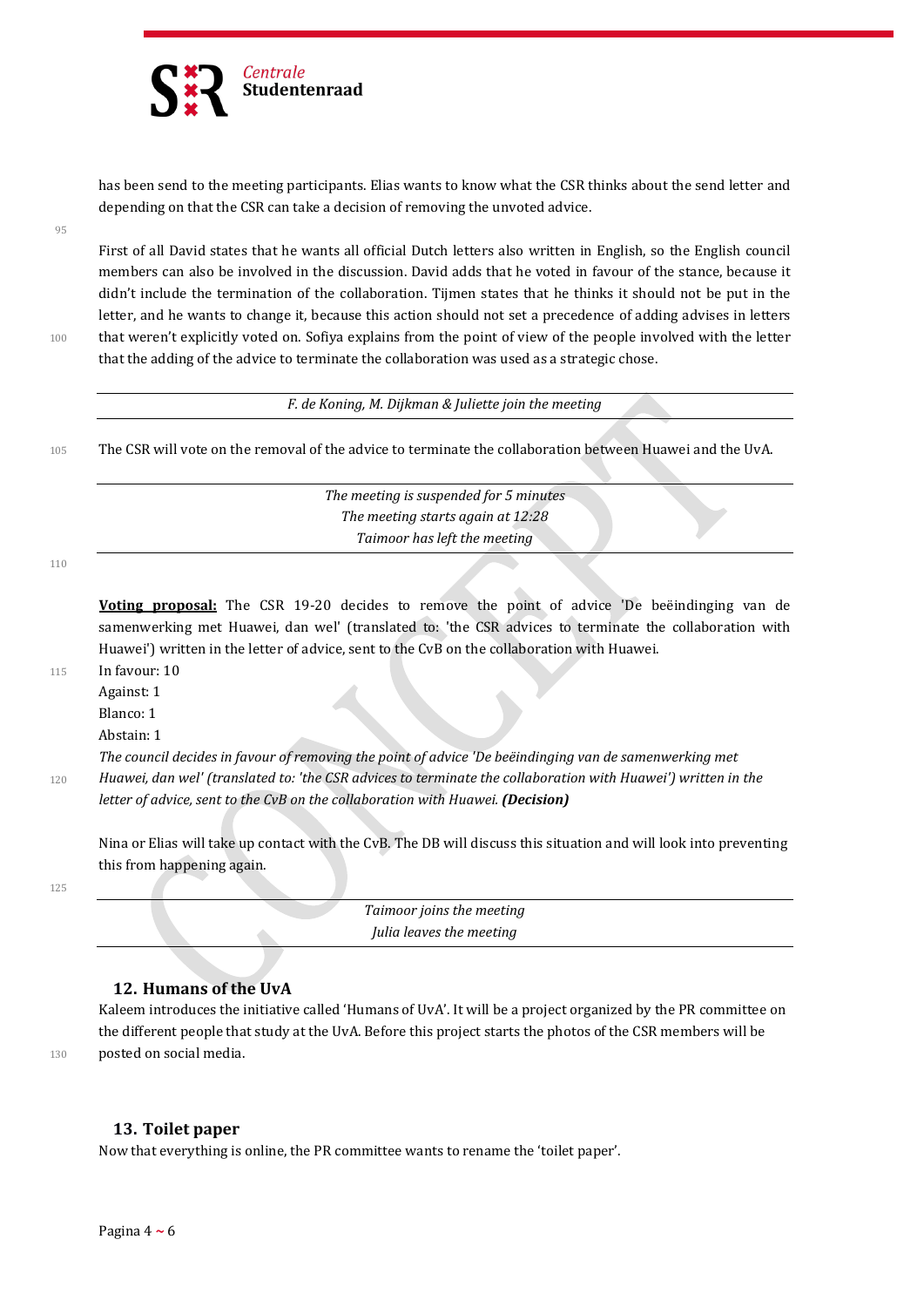

Taking into account the possible short time between now and the moment more students will attend the university again it would be good to keep the name. All new editions can be promoted via social media. The 135 PR committee will look into a new name and bring it to the PV.

The PR committee wants to look into changing the name of the website. The PR committee is also looking in revamping the website. The delegates of the FSRs will inform with their FSR if they have input on the layout of the website **[action]**. If there is input this can be send to Taimoor.

#### **14. W.V.T.T.K. / Any other business**

140 Nina announces that the all CSR members can go to the UvA Merchandise chair and buy a shirt. Afterwards they can take up contact with Sofiya. She will inform them how they can reimburse the costs.

The CSR will look into process of translation during the GV with members of the COR **[action]**.

#### **15. Input requests for the FSR's / to the media**

*None.*

#### **16. Evaluating the PV**

<sup>145</sup> *The meeting is evaluated.*

#### **17. Questions + closing the meeting**

#### *No questions* 13:03 Nina closes the meeting.

|     | <b>Decisions</b>   |                                                                                                           |
|-----|--------------------|-----------------------------------------------------------------------------------------------------------|
| 150 | 201005-01          | The CSR 2020-2021 decides in favor of including the new article 1:9 and the amended article               |
|     |                    | 2:6 sub 2 under a in the CSR's working agreements.                                                        |
|     | 201005-02          | The CSR 2020-2021 decides to advice positively on the changed faculty regulations for the                 |
|     |                    | selection of dentistry.                                                                                   |
|     | 201005-03          | The CSR 2020-2021 decides in favor of removing the point of advice 'De beendinging van de                 |
| 155 |                    | samenwerking met Huawei, dan wel' (translated to: 'the CSR advices to terminate the                       |
|     |                    | collaboration with Huawei') written in the letter of advice, sent to the CvB on the                       |
|     |                    | collaboration with Huawei.                                                                                |
|     |                    |                                                                                                           |
|     | <b>Action list</b> |                                                                                                           |
|     | 201005-01          | The delegates of the FSRs will inform with their FSR if they have input on the layout of the              |
| 160 |                    | website.                                                                                                  |
|     | 201005-02          | The CSR will look into process of translation during the GV with members of the COR.                      |
|     | 200928-01          | Nina will contact ASVA to inform on the entails of the protest of the 2 <sup>nd</sup> of October and will |
|     |                    | send this information to the CSR members.                                                                 |
|     | 200928-02          | The Ambtelijk secretaris, after receiving the information from Nina on the protest on the $2nd$           |
| 165 |                    | of October starts a vote via telegram on the council standpoint of the protest on the $2nd$ of            |
|     |                    | October.                                                                                                  |
|     | 200928-03          | The CSR members working on the Huawei file will update the meeting piece on Huawei,                       |
|     |                    | discuss it during O&F on Thursday and will send the final meeting piece to the Ambtelijk                  |
|     |                    | secretaris.                                                                                               |
|     |                    |                                                                                                           |